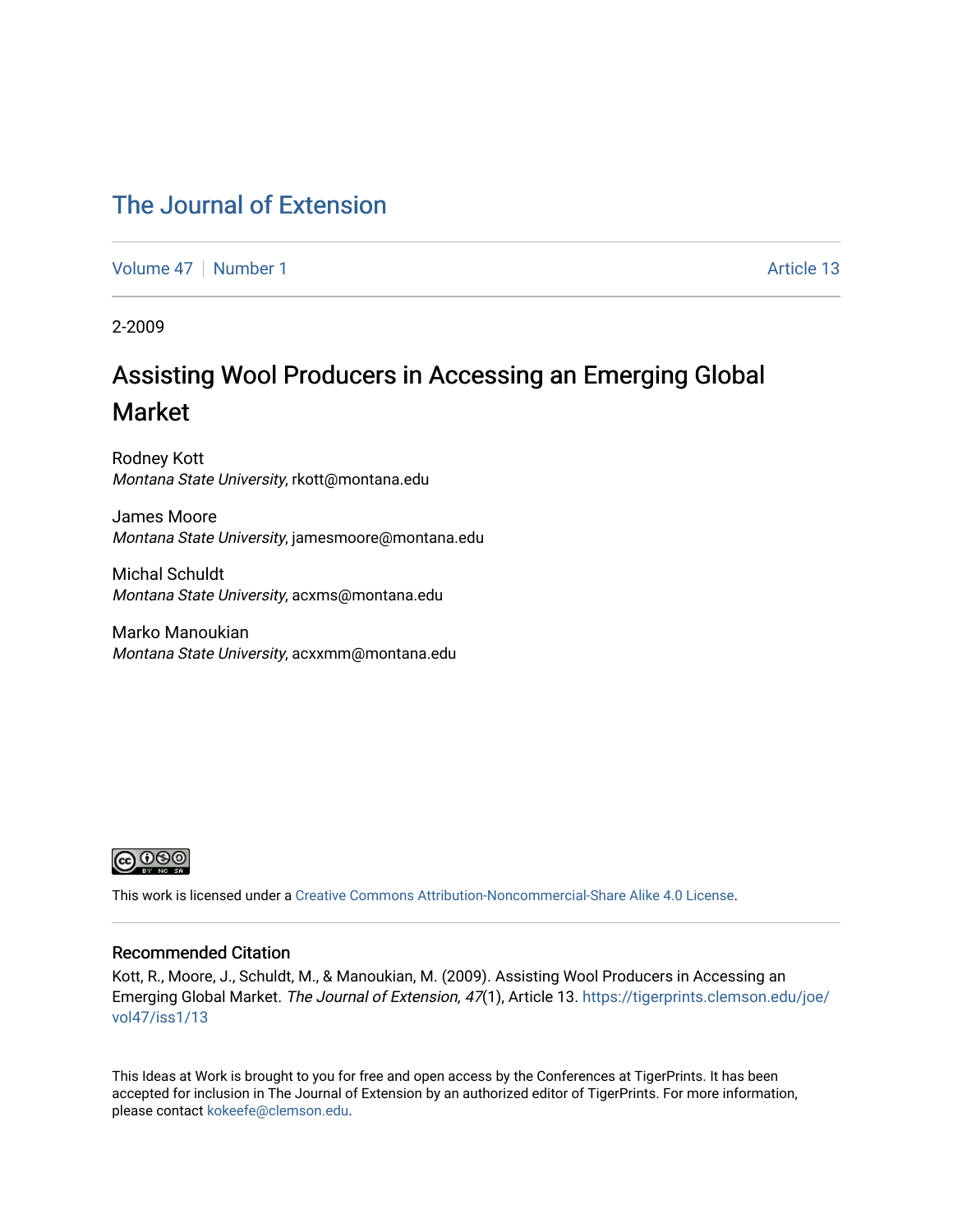

## **February 2009 Volume 47 Number 1 Article Number 1IAW5**

[Return to Current Issue](http://www.joe.org:80/joe/2009february/)

# **Assisting Wool Producers in Accessing an Emerging Global Market**

#### **Rodney W. Kott**

Extension Sheep Specialist Montana State University Bozeman, Montana [rkott@montana.edu](mailto:rkott@montana.edu)

#### **James Moore**

Montana Sheep Institute Montana State University Bozeman, Montana [jamesmoore@montana.edu](mailto:jamesmoore@montana.edu)

#### **Michal Schuldt**

Blaine County Extension Agent Chinook, Montana [acxms@montana.edu](mailto:acxms@montana.edu)

**Marko Manoukian** Phillips County Extension Agent Malta, Montana [acxxmm@montana.edu](mailto:acxxmm@montana.edu)

**Abstract:** A centralized marketing scheme was initiated to assist small sheep producers in adapting to an emerging global market. The goal of the effort was to create an educational environment that facilitated improved wool quality and preparation, which will ultimately lead to increased prices. The ultimate goal was to develop a product that could directly enter the global marketplace. Approximately 150,000 pounds of wool from 140 producers are marketed. Premiums obtained range between 10 and 50 cents per pound depending on quality and can be attributed to both improvements in marketing efficiency and improved quality of wool.

## **Introduction**

One of the most significant challenges facing small producers of agricultural commodities is the efficient marketing of their products. A significant percentage of these growers produce, or have the potential to produce, high-quality product. When these producers are presented with an economic incentive, they will make the effort to properly prepare their smaller volumes to capitalize on the value of their product.

Adapting to the requirements of a global market is particularly a problem for wool producers. Traditionally, wool producers have pooled wool from growers within a defined geographical area. This has been successful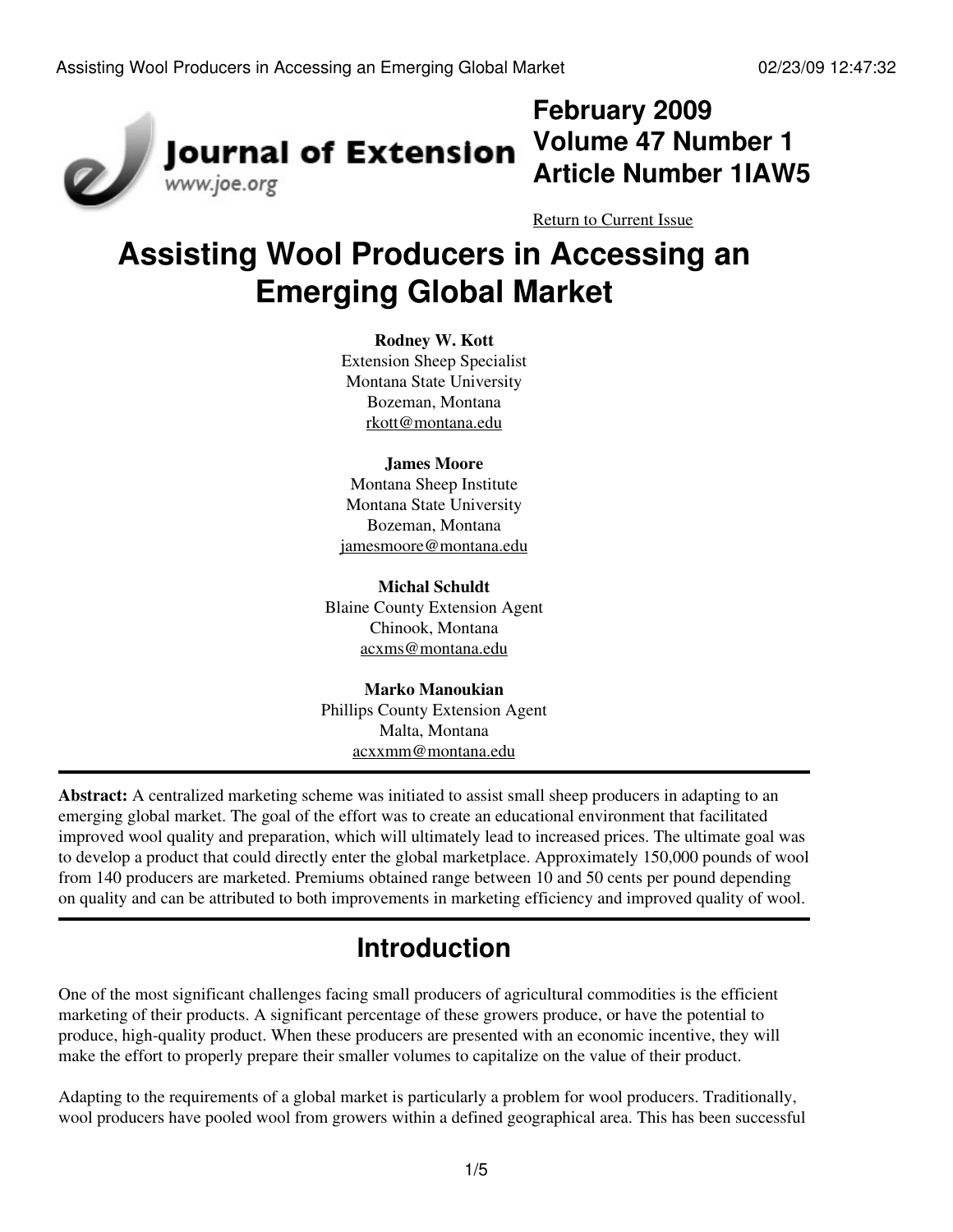#### Assisting Wool Producers in Accessing an Emerging Global Market 02/23/09 12:47:32

in the past because domestic market diversity allowed wool-buying firms to purchase and profitably utilize or remarket the entire offering by each wool pool. Currently, processors are interested in purchasing the types of wool that meet their current and short-term projected needs. Different processors are interested in purchasing only certain types of wool. Marketing wool from producers with small volumes of wool is clearly at a crossroads.

In order to achieve the objective of maximizing wool income for small flock owners, innovative management and marketing strategies must be explored and implemented. The difficulty is that these producers generally do not have sufficient funds or expertise to develop and implement a comprehensive program (Vossen,1992; Renquist, 2007). MSU Extension is assisting growers in adapting to emerging marketing needs through this project.

## **Program**

### **Program Development**

The Eastern Montana Consolidated Wool Pool is a project initiated through a proposal developed by Extension agents from Phillips and Blaine counties. The objective of the project is to develop localized marketing groups and then combine production from these localized entities over a large geographical area, creating large marketable volumes of similar types of product. The development of this program involved the use of a modified logic model planning process (Figure 1) involving state level and county Extension agents as well as local stakeholders. In all cases local stakeholder groups retained the ultimate decision making authority.



**Figure 1.** Wool Marketing Logic Model

The key has been developing a system where wool from a large number of growers over a large geographical area can be effectively combined while controlling quality and marketing expenses. Once at the collection point, wool is bag graded into the predefined quality lots. The concept of doing as much wool preparation as possible at the farm is implemented effectively by growers with large numbers of sheep and was the guiding force for developing a system for combining and packaging smaller clips of wool.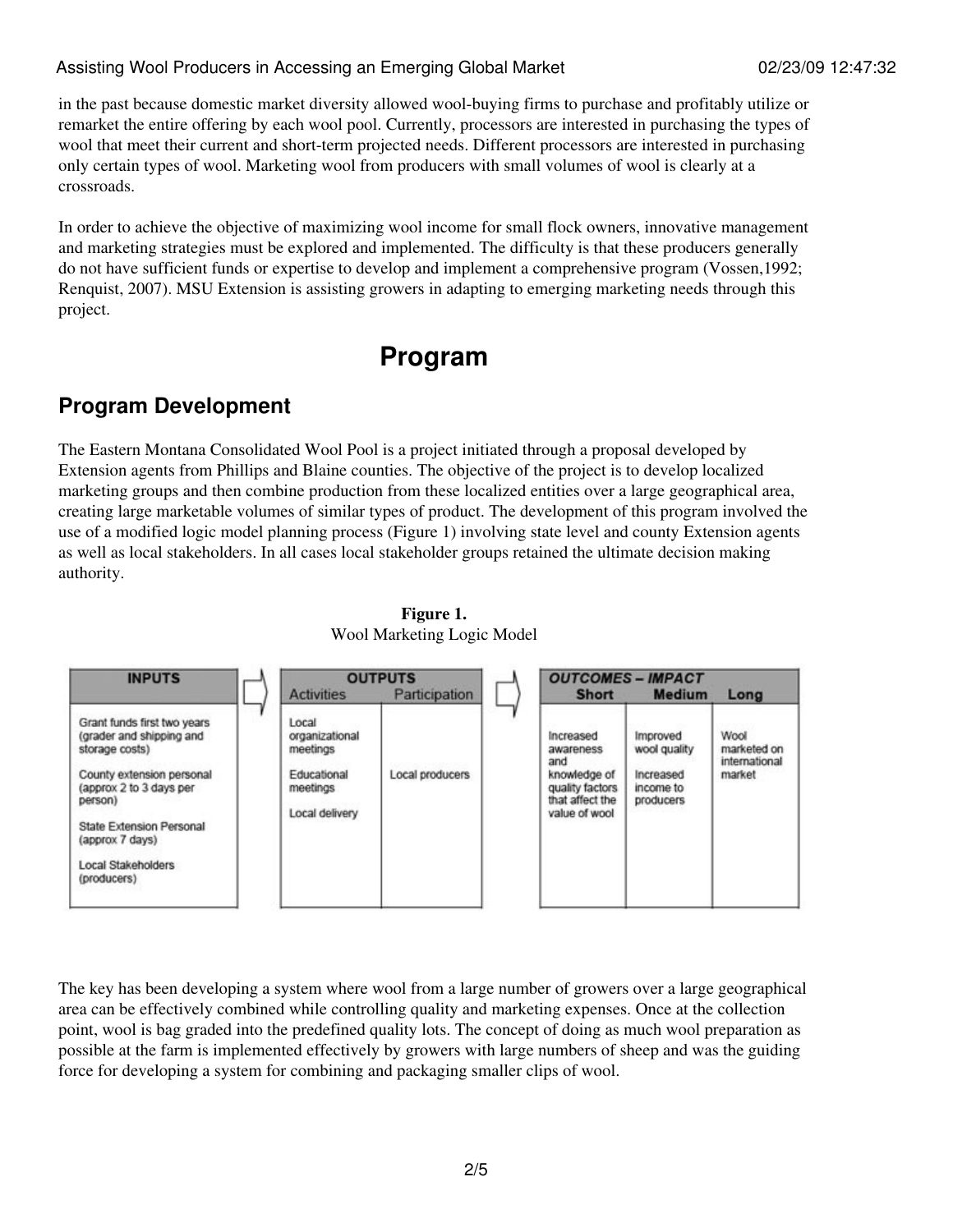### **Educational Programs**

Educational programs associated with this marketing effort are key to the project's success. Educational resources used included the ASI Code of Practice, Wool Quality Improvement videos and brochures, new bulletins on quality, pricing, yield determination, and wool packaging. Each participating grower was provided with a wool grading chart and lot description card developed specifically for this project. An annual newsletter keeps growers informed.

### **Program Implementation**

Initiating change in marketing of the pool wools required the building of trust among wool producers. Financial support obtained from the Montana Sheep Institute, American Sheep Industry Wool Council, and the Montana Department of Agriculture provided the means by which this value added marketing scheme was implemented with no additional cost to the producer. This assistance has been phased out as the program developed and achieved success in returning dollars to the producer (all additional expenses paid in first year and half additional expenses paid in second year). The program is currently self-sustaining. The project has evolved and is currently directed by a producer board made up of members from each local pool.

## **Results**

The Eastern Montana Consolidated Wool Pool project is made of seven local pools including a large portion of Northeastern Montana (400x200 mile rectangle; Figure 2). This project coordinates the delivery and marketing of 150,000 pounds of wool from 140 producers and represents 6 to 7% of the annual wool marketed in Montana (NASS, 2007).



**Figure 2.** Eastern Montana Consolidated Wool Pool project

One third of the participating growers delivered less than 500 pounds of wool. In addition, one third of growers market wool in different quality lines.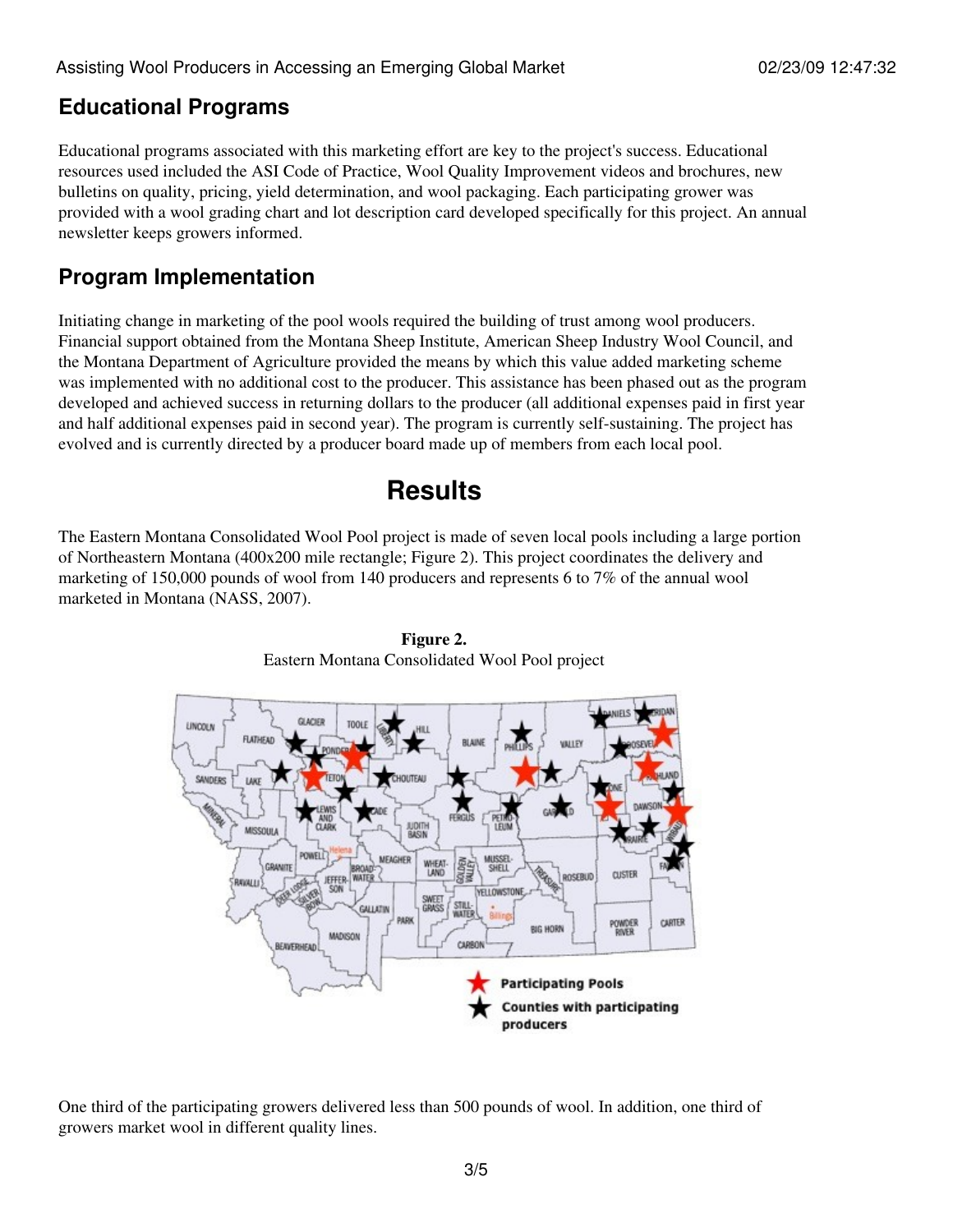#### Assisting Wool Producers in Accessing an Emerging Global Market 02/23/09 12:47:32

Based on quality, wool is sorted into four white face lines, two black face lines, and a belly line. All lines except bellies are core tested to determine micron diameter, yield, vegetable contamination, length, and strength. Implementation of the program cost 6.93 cents per pound.

Figure 3 presents a comparison of prices received for a similar and higher quality Montana pool prior to (before 2002) and after the formation of the consolidated effort. Premiums obtained by participating growers range between 10 and 50 cents per pound grease price depending on quality (medium-term outcome). Increases observed in 2006 and 2007 are attributed to both improvements in marketing efficiency and improved quality of wool. Growers are motivated to invest in improving quality when differences in quality are reflected in price differences at the marketplace. In 2007, the best quality line of wool was marketed and shipped directly to China (long-term outcome).

#### **Figure 3.**

Comparison of Prices Received to a Similar and Higher Quality Montana Pool Prior to and After Formation of the Consolidated Projectabc



<sup>a</sup> Prices used for comparison prior to the formation of the consolidated effort (2002) was an average of prices received by the individual pools that comprised the consolidated effort

b Bars below the 0 axes indicated that prices received were below comparative pools while those above indicate prices were above comparative pools. c Premiums/discounts observed in marketing years 2004 and 2007 was partially an influence of date of sale. However, especially in 2007, market timing cannot account for all the premium.

In addition to facilitating the marketing of producers' wool, the opportunity for Extension was more extensive. County Extension personnel have developed contacts with a large group of their clientele and conduct numerous educational efforts with a greater chance of implementation.

### **References**

NASS. (2007). *Montana reports and statistics*. Quick Stats. USDA. National Agricultural Statistics Service. Retrieved January 10, 2008 from: [http://www.nass.usda.gov/Statistics\\_by\\_State/Montana/index.asp](http://www.nass.usda.gov/Statistics_by_State/Montana/index.asp)